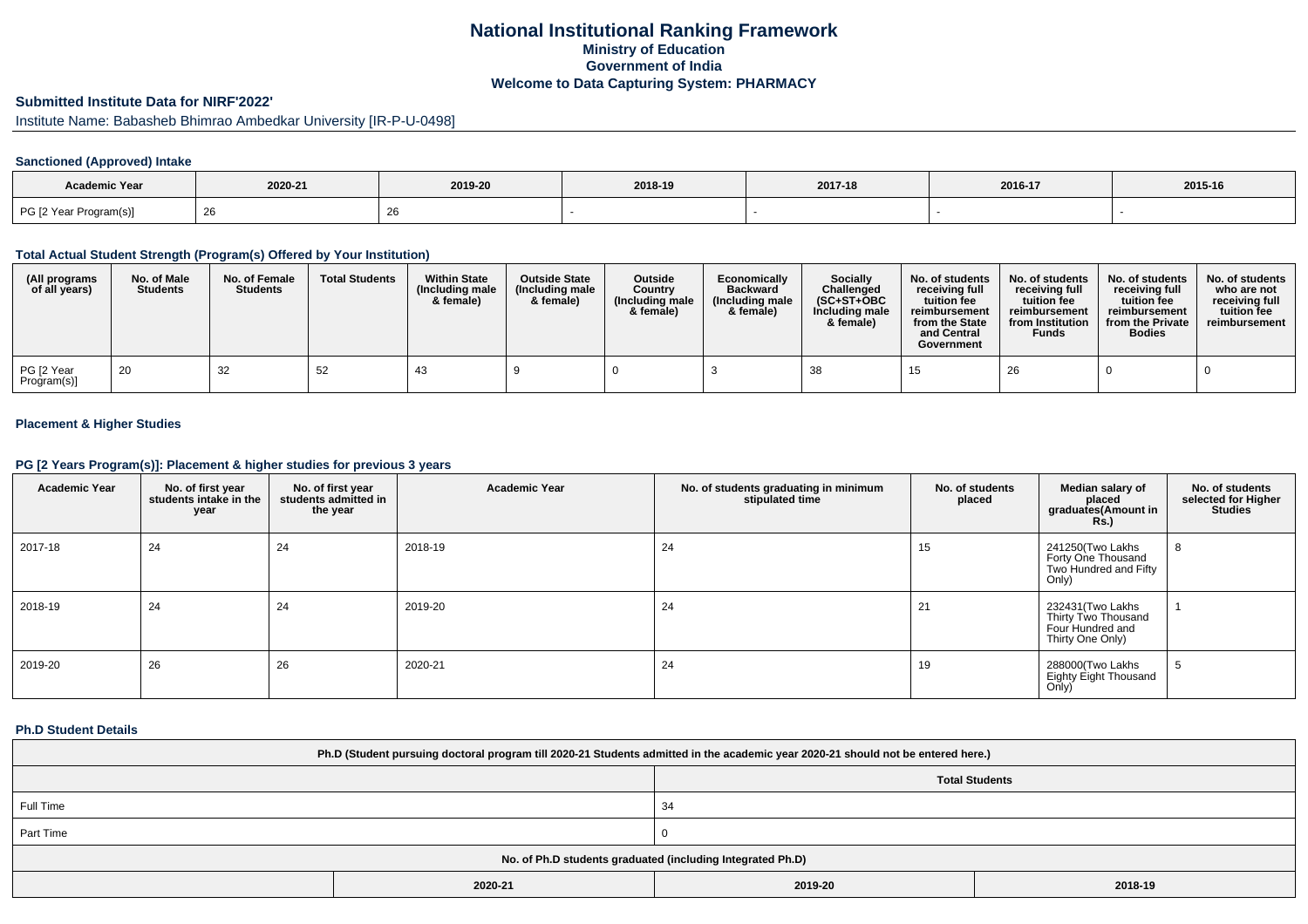| Full Time |  |  |
|-----------|--|--|
| Part Time |  |  |

### **Financial Resources: Utilised Amount for the Capital expenditure for previous 3 years**

| <b>Academic Year</b>                                                                                 | 2020-21                                                                          | 2019-20                                                                               | 2018-19                                                                           |  |  |  |  |  |
|------------------------------------------------------------------------------------------------------|----------------------------------------------------------------------------------|---------------------------------------------------------------------------------------|-----------------------------------------------------------------------------------|--|--|--|--|--|
|                                                                                                      | <b>Utilised Amount</b><br><b>Utilised Amount</b>                                 |                                                                                       | <b>Utilised Amount</b>                                                            |  |  |  |  |  |
| Annual Capital Expenditure on Academic Activities and Resources (excluding expenditure on buildings) |                                                                                  |                                                                                       |                                                                                   |  |  |  |  |  |
| Library                                                                                              | 2453000 (Twenty Four Lakhs Fifty Three Thousand Only)                            | 2582600 (Twenty Five Lakhs Eighty Two Thousand Six<br>Hundred Only)                   | 2640800 (Twenty Six Lakhs Forty Thousand and Eight<br>Hundred)                    |  |  |  |  |  |
| New Equipment for Laboratories                                                                       | 15857900 (One Crore Fifty Eight Lakhs Fifty Seven Thousand<br>Nine Hundred Only) | 12554920 (One Crore Twenty Five Lakhs Fifty Four Thousand<br>Nine Hundred and Twenty) | 21287600 (Two Crore Twelve Lakhs Eighty Seven Thousand<br>Six Hundred Only)       |  |  |  |  |  |
| Other expenditure on creation of Capital Assets (excluding<br>expenditure on Land and Building)      | 2790500 (Twenty Seven Lakhs Ninety Thousand Five Hundred<br>Only)                | 2886900 (Twenty Eight Lakhs Eighty Six Thousand Nine<br>Hundred Only)                 | 3872520 (Thirty Eight Lakhs Seventy Two Thousand Five<br>Hundred and Twenty Only) |  |  |  |  |  |

# **Financial Resources: Utilised Amount for the Operational expenditure for previous 3 years**

| <b>Academic Year</b>                                                                                                                                                                           | 2020-21                                                                            | 2019-20                                                                                | 2018-19                                                                                        |  |  |  |  |  |
|------------------------------------------------------------------------------------------------------------------------------------------------------------------------------------------------|------------------------------------------------------------------------------------|----------------------------------------------------------------------------------------|------------------------------------------------------------------------------------------------|--|--|--|--|--|
|                                                                                                                                                                                                | <b>Utilised Amount</b>                                                             | <b>Utilised Amount</b>                                                                 | <b>Utilised Amount</b>                                                                         |  |  |  |  |  |
| <b>Annual Operational Expenditure</b>                                                                                                                                                          |                                                                                    |                                                                                        |                                                                                                |  |  |  |  |  |
| Salaries (Teaching and Non Teaching staff)                                                                                                                                                     | 24588780 (Two Crore Forty Five Lakh Eighty Eight Thousand<br>Seven Hundred Eighty) | 21077711 (Two Crore Ten Lakhs Seventy Seven Thousand<br>Seven Hundred and Eleven Only) | 17787308 (One Crore Seventy Seven Lakhs Eighty Seven<br>Thousand Three Hundred and Eight Only) |  |  |  |  |  |
| Maintenance of Academic Infrastructure or consumables and<br>other running expenditures(excluding maintenance of hostels<br>and allied services, rent of the building, depreciation cost, etc) | 1795000 (Seventeen Lakhs Ninety Five Thousand Only)                                | 1988178 (Nineteen Lakhs Eighty Eight Thousand One Hundred<br>and Seventy Eight Only)   | 1852224 (Eighteen Lakhs Fifty Two Thousand Two Hundred<br>Twenty Four Only)                    |  |  |  |  |  |
| Seminars/Conferences/Workshops                                                                                                                                                                 | 285700 (Two Lakhs Eighty Five Thousand Seven Hundred)                              | 386580 (Three Lakhs Eighty Six Thousand Five Hundred and<br>Eighty Only)               | 446566 (Four Lakhs Forty Six Thousand Five Hundred and<br>Sixty Six Only)                      |  |  |  |  |  |

### **IPR**

| Calendar year            | 2020 | 2019 | 2018 |
|--------------------------|------|------|------|
| No. of Patents Published |      |      |      |
| No. of Patents Granted   |      |      |      |

# **Sponsored Research Details**

| <b>Financial Year</b>                    | 2020-21                                                              | 2019-20                                                                  | 2018-19                                 |
|------------------------------------------|----------------------------------------------------------------------|--------------------------------------------------------------------------|-----------------------------------------|
| Total no. of Sponsored Projects          |                                                                      |                                                                          |                                         |
| Total no. of Funding Agencies            |                                                                      |                                                                          |                                         |
| Total Amount Received (Amount in Rupees) | 2940276                                                              | 11152507                                                                 | 7520000                                 |
| Amount Received in Words                 | Twenty Nine Lakhs Forty thousand Two hundred and Seventy<br>Six Only | One Crore Eleven Lakhs Fifty Two Thousand Five Hundred<br>and Seven Only | Seventy Five Lakhs Twenty Thousand Only |